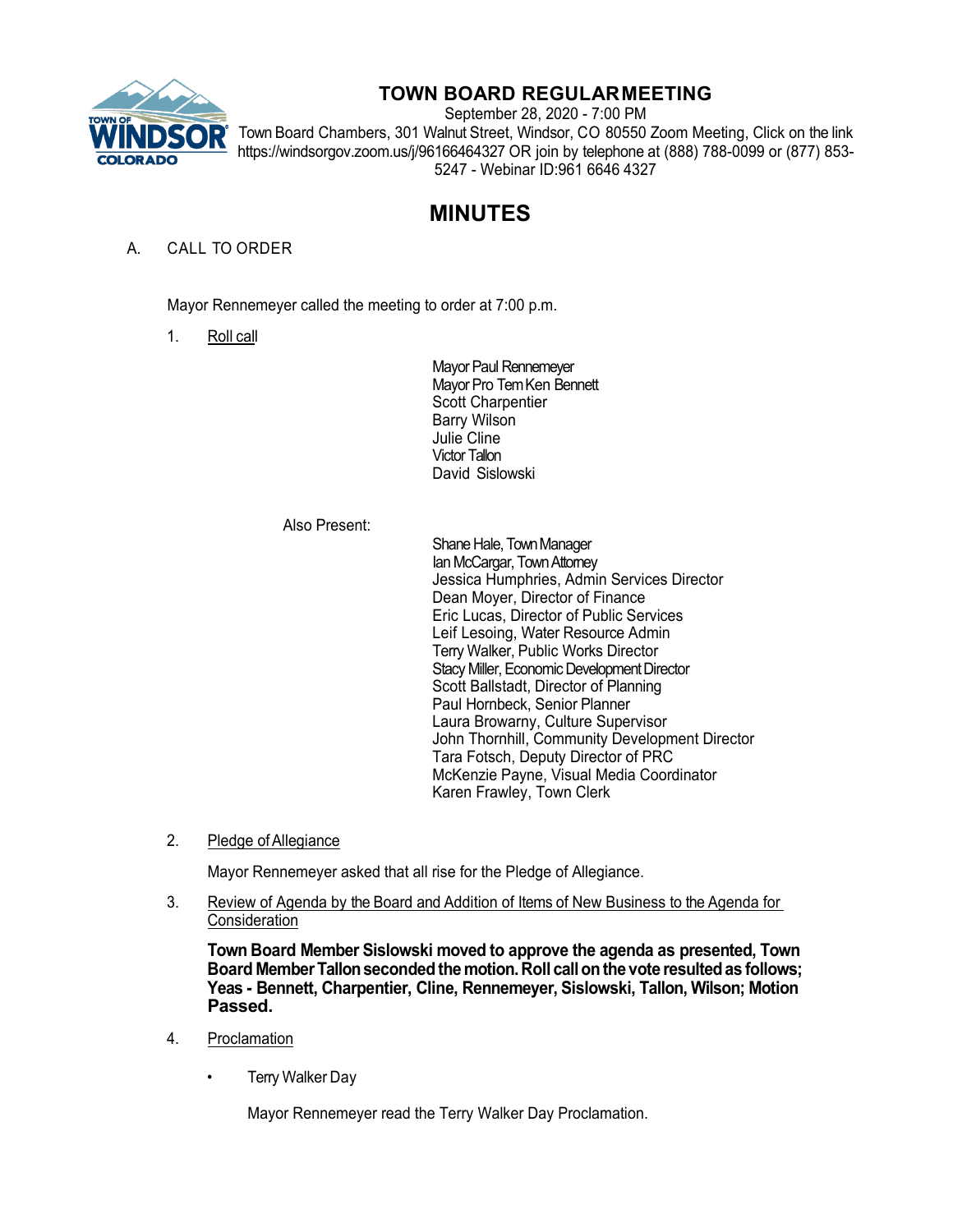#### 5. Board Liaison Reports

• Town Board Member Charpentier - Chamber of Commerce, Clearview LibraryBoard

Town Board Member Charpentier reported that the Clearview Library Board, there was a meeting last week. The board is working hard on the renovation options, budget, and forecast.

Town Board Member Charpentier reported that there is no update for the Chamber of Commerce as there has not been a meeting since the last Town Board meeting.

• Town Board Member Wilson - Planning Commission, Larimer County Behavioral Health Policy Council

Town Board Member Wilson reported that there is no new update this week as neither board has met since the last Board meeting.

• Mayor Pro Tem Bennett - Water and Sewer Board, 34, 74 and I-25Coalition's

Mayor Pro Tem Bennett reported that there is no update on the Water and Sewer Board as they have not met since the last Town Board meeting.

Mayor Pro Tem Bennett reported that the 34 Coalition has a meeting this Thursday before the MPO group meeting.

• Town Board Member Cline – Tree Board, Poudre River Trail Corridor Authority, Historic Preservation Commission

Town Board Member Cline reported that there is no update with the Historical Preservation Commission as there has not been a meeting since the last Town Board Meeting.

Town Board Member Cline reported that the Tree Board met last week at Main Park. The Poster Contest winners from last year has not been awarded yet. They are hoping to award the winner in the next month. There were discussions on ways to show the submitted artwork in the community. The board is currently working on the theme for next year's poster contest.

Town Board Member Cline reported that the Poudre River Trail Corridor Authority has started meeting every other week. Three subcommittees have been formed to determine future plans and where to go. The board is in the process of getting new members to serve on the authority; there is an at-large position open for the City of Greeley and one for the Town of Windsor.

• Town Board Member Tallon - Parks, Recreation and Culture Advisory Board, Great Western TrailAuthority

Town Board Member Tallon reported that there are no updates for the Parks, Recreation, and Culture board as they have not met since the last Town Board Meeting.

Town Board Member Tallon reported that the Great Western Trail Authority will be meeting on Thursday.

• Town Board Member Sislowski - Windsor Housing Authority, Windsor Severance Fire **District**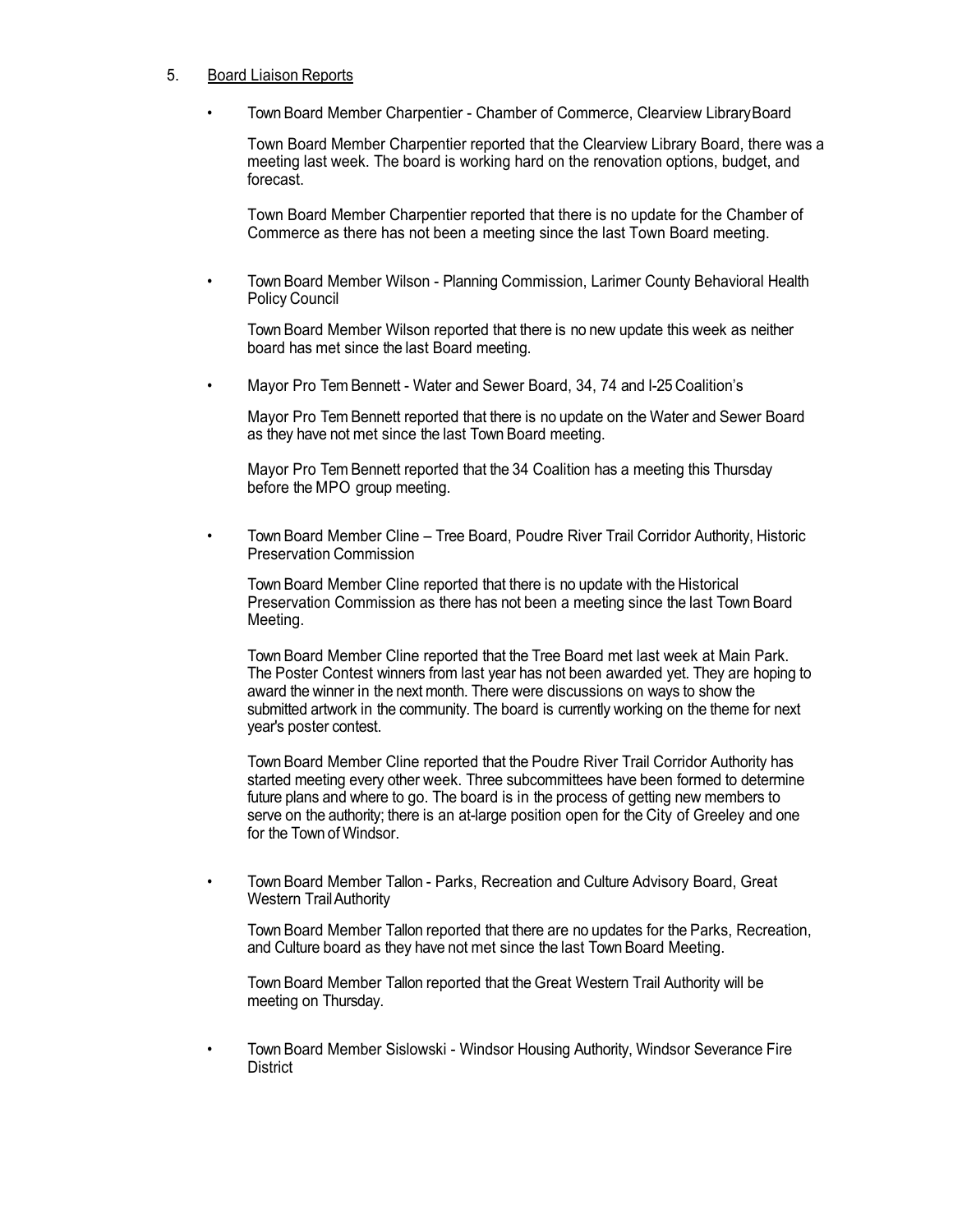Town Board Member Sislowski reported that there are no updates with the Windsor Severance Fire District as they have not met since the last Town Board meeting.

Town Board Member Sislowski reported that the Windsor Housing Authority met on September 15th and had some discussion around private activity bonds. They did bring on a full-time maintenance worker for the three facilities. New business discussed included the 2021 budget, because of adding the facility maintenance worker and despite a slight reduction of administrative staff, they are still proposing a twenty-dollar increase per unit on variousrents.

• Mayor Rennemeyer - Downtown Development Authority, North Front RangeMPO

Mayor Rennemeyer reported that the there are no updates with the North Front Range MPO as they have not had a meeting since the last Town Board meeting.

Mayor Rennemeyer reported that the Downtown Development Authority has had several projects going on. The 4th Street property has been shown to several different entities that may be interested in it. 512 Ash property is waiting on one permit to come back; the money has already been approved by the DDA board to demolish the building. For the Backlots project, the DDA is seeking out a new developer and currently in talks with a couple of different developers about developing that project. The DDA discussed the wayfinding signage study, and covered the strategic planning session with topics including the budget and plans for thefuture.

#### 6. Public Invited to be Heard

Mayor Rennemeyer opened the meeting up for public comment, to which there was none.

## B. CONSENT CALENDAR

1. Water and Sewer Board Appointment - K. Frawley, TownClerk

On September 21, Mayor Rennemeyer and Mayor Pro Tem Bennett conducted an interview for a Water and Sewer Board vacant seat. Gale McGaha Miller is being recommended for appointment to fill the vacancy with a term expiring March 2022.

2. Minutes of the July 17, 2020 Special Town Board Meeting - J. Humphries, Administrative Services Director

**TownBoard MemberTallonmovedtoapprove the consent calendaras presented, TownBoard MemberWilsonsecondedthe motion.Roll callon the vote resultedas follows; Yeas - Bennett, Charpentier, Cline, Rennemeyer, Sislowski, Tallon, Wilson; MotionPassed.**

#### C. BOARD ACTION

#### 1. Cattle Baron's Ball - Short FormGrant Request

Cattle Baron's Ball is the signature gala for the American Cancer Society in the Rocky Mountain West. This year's hosts were Jim and Kirsten Humphrey of Windsor, and the chairs are Gene and Julie Haffner of Windsor. Due to COVID-19, the event was virtual this year. In 2020, donations to the American Cancer Society are down over 25%.

A community sponsor is \$5,000, a table sponsor is \$1,000, or a package of any type can be designed. 100% of funds will be used for research, as well as early detection and prevention. In 2019, the Town of Windsor contributed \$6,000.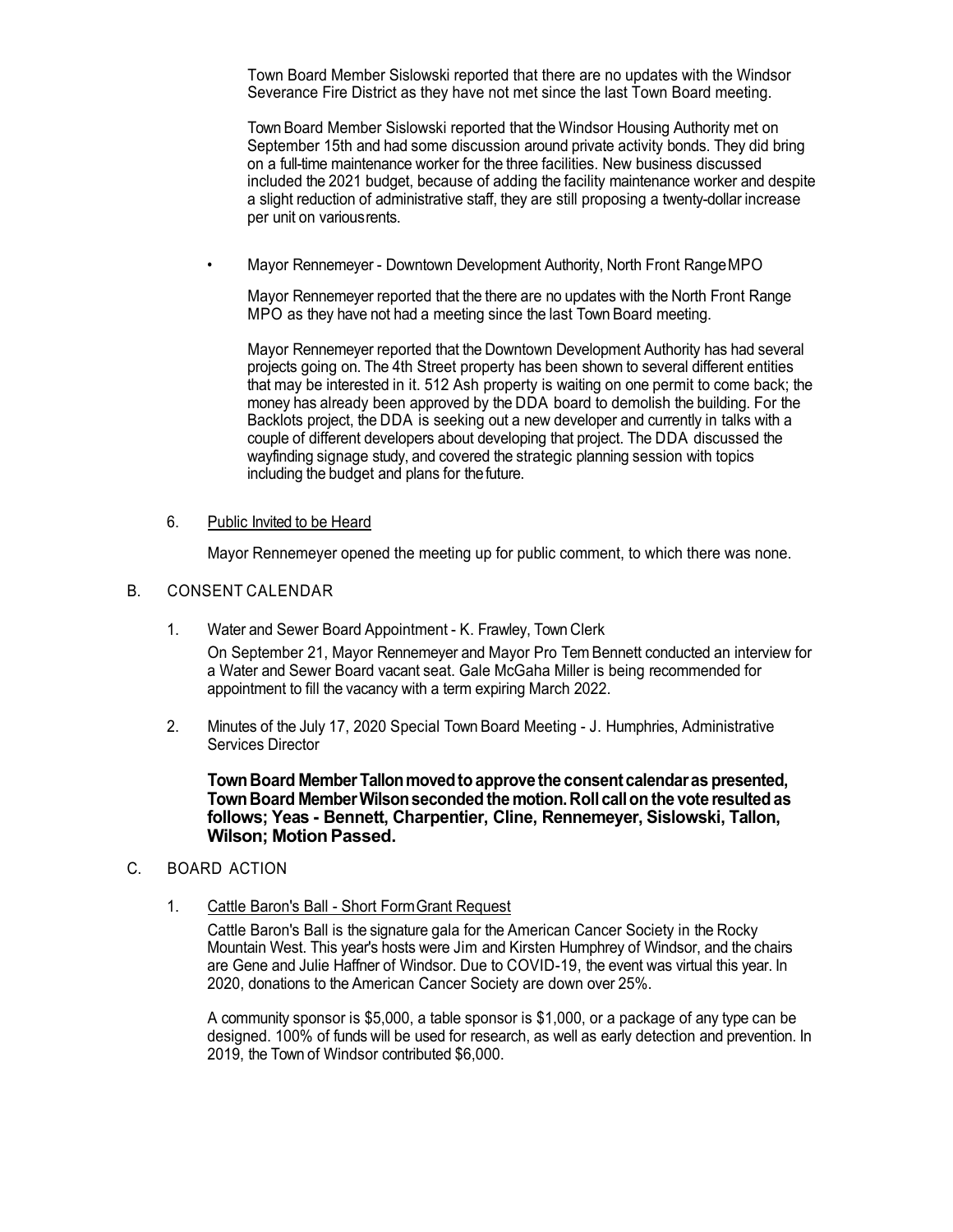Per Mr. Hale, this year the request is for \$5,000 per the grant request form. Last year, the Town was both a Community Sponsor at \$5,000.00 as well as a table Sponsor at \$1,000.00 for a total donation of \$6,000.00. This year the Town Board has budgeted \$130,000.00 for outside agency funding which represents one and a half percent of property tax, and has spent \$0.00 this year. This is the first request of the year coming before the TownBoard.

Town Board Member Sislowski stated that a number of the Board were fortunate enough to attend the Cattle Baron's Ball last year and was quite an event. If memory serves, they raised one million dollars at that event last year. Town Board Member Sislowski stated that he fully supports the board contributing to this effort and perhaps increasing or matching the contribution from last year on the basis of helping them.

Town Board Member Charpentier asked why the Board selects them to donate to? Mr. Hale responded that we really didn't pick them. The Town has a short form that any Windsor nonprofit can request money from the Town. Last year, they had requested and were hosting the Cattle Baron's Ball in Windsor which had not been done in quite a few years. At that time, the Board decided to sponsor a table as well as being a community sponsor. Historically, the Town has sponsored or contributed to other non-profits in Town every year. This year being so different, there has not been the interest like in the past. Mayor Rennemeyer added that since last year's event was hosted in Windsor, it was the Mayor's decision at that time to contribute to them. Mayor Rennemeyer stated that the event has already happened, but the request came in last week because of the significant reduction of contributions this year versus last year.Mr. Hale stated that by the time the request came in, there was not time to get it in front of the Board before the event and let them know when it could go before the board.

Town Board Member Wilson stated that it seemed like last year there were more requests but due to COVID believes that a lot of groups have not held their normal events. As a result, the Board has not spent money that has been budgeted and is on board with what Town Board Member Sislowski suggested.

Town Board Member Cline asked if there is a fund for grants already in the 2020 budget. Mr. Hale responded that there is a line under the Town Board budget called outside agency funding and is based on one and a half percent of property taxes Town wide.

Town Board Member Charpentier asked what happens if we do not use all of the money, does it roll over. Mr. Hale responded that it will roll into next year's budget and will increase the beginning fund balance for next year.

Town Board Member Tallon stated that he thinks that it is a no brainer and we should do it. Mayor Rennemeyer added that the whole event is centered around the American Cancer Society and using this event to raise funds for it. Mr. Hale stated that he believes our event is one of the highest fundraising events in the Nation for the American CancerSociety.

**TownBoardMemberSislowskimovedtofortheTown'sdonationtotheAmerican CancerSociety via the Cattle Baron's Balltoa totalof \$6,000.00,Town Board Member Tallonsecondedthemotion.Rollcallonthevoteresultedasfollows;Yeas-Bennett, Charpentier,Cline,Rennemeyer,Sislowski,Tallon,Wilson;MotionPassed.**

2. Resolution No. 2020-73 - A Resolution Adopting the Town of Windsor Compensation Project Methodology Report August 2020 and Town of Windsor Police Step Plan Update Methodology Report August 2020 Prepared by Compensation Studio, LLC.

The Town of Windsor engaged Compensation Studio at the beginning of the year to update our full-time police department step plans and to develop a part-time pay plan. The effort began in January, taking a hiatus March through mid-July given the uncertainty with COVID-19 and the economy.

As presented to the Board by Candy Johnson, this is a rigorous process that includes job matching, external and internal equity considerations, constant vetting by many levels of leadership and management in the organization, that conforms with our compensation philosophies and our ability to pay in both the short and the long term. It's not a perfect science,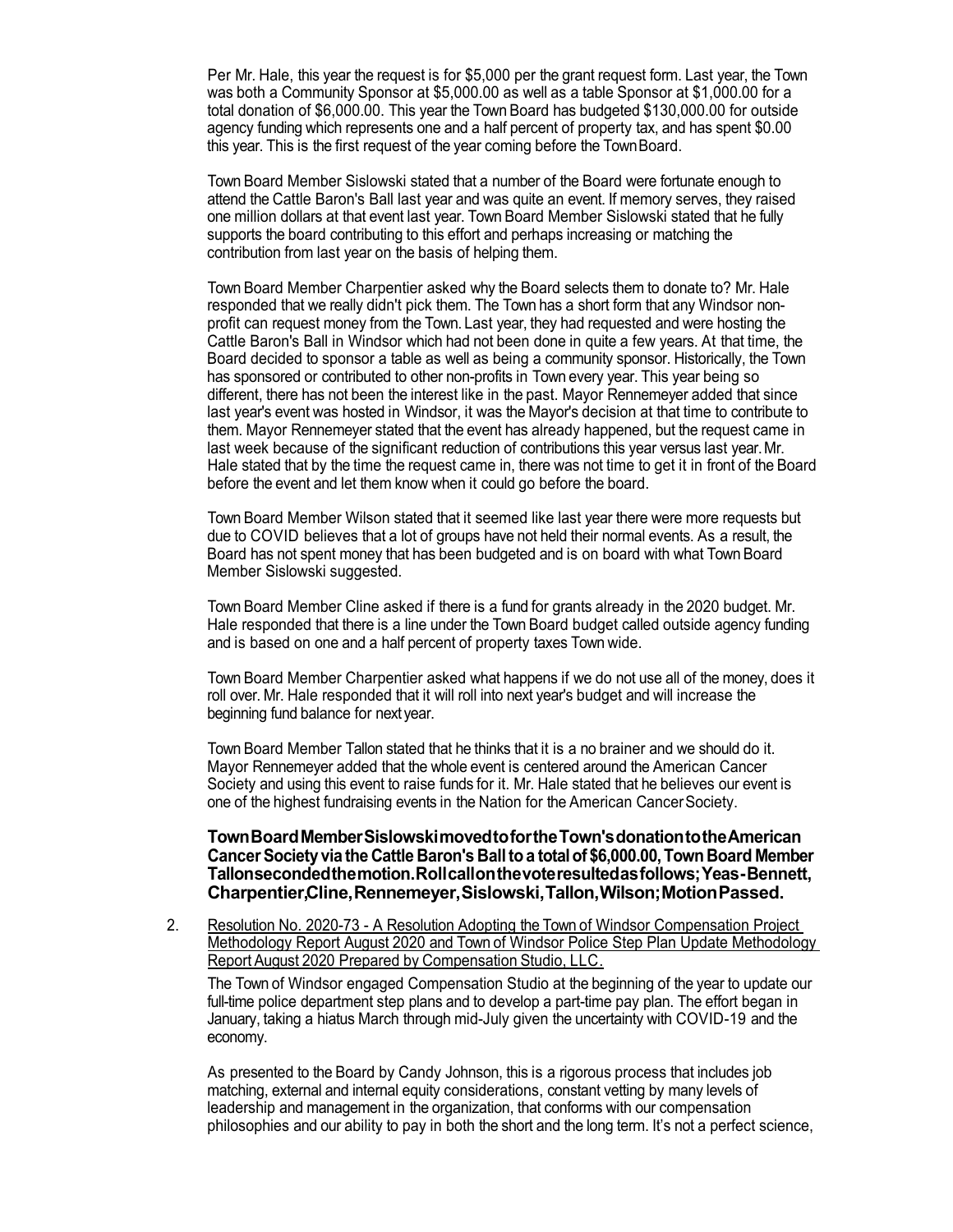but it is a consistently applied best-practice process that results in salary data that can be relied upon to make sound decisions.

Per Mr. Hale, the total financial impact in this recommendation for 2021 will be \$446,420.00. Broken down, it includes a little over \$288,000.00 to update the step plan for the Police Department, \$83,600.00 to implement the exempt employee portion of the plan, \$43,500.00 to implement the non-exempt portion of the plan, and \$30,500 to implement the part-time portion of the plan. The staff recommendation is to adopt Resolution Number 2020-73, and noted that approval of this resolution does not spend any money, only adopts the plan. The numbers will be presented to the Board and be included in the 2021 budget.

Mayor Pro Tem Bennett asked if the \$446,000.00 includes benefits, Mr. Hale responded that it does not include benefits and is only the cost to implement which would be the salary plus payroll taxes.

Town Board Member Cline wanted to confirm that what the Board is saying by approving the resolution, is that they agree with the plan and the methodology. Mr. Hale stated that adopting the plan does not expend any money, that will happen when the Board adopts the budget. Town Board Member Cline asked if this was just a guideline for the plan. Mr. Hale responded that the \$446,000.00 would be reflected in the operational budget, so when seeing the numbers for salary or personnel, this will be included and built into the budget. Adopting this resolution does not mean that the Board will fully fund the plan, it would be adopting the updated plan as presented. Town Board Member Cline stated that recalling the presentation of this plan during the work session, she was not comfortable with some of the methodologies that were discussed. Mr. Hale stated that questions involving the methodology would be better addressed by Candy Johnson and if the Board has any additional questions regarding the methodology, he will pass them on toCandy.

Town Board Member Sislowski stated that one of the things that bothered him during the work session presentation was the peer group that was used to establish the appropriate salary levels. One thing that he forgot to ask in the last presentation was what the problem was that we are trying to solve with the adoption of this plan. What was not discussed was the attrition level and the number of vacancies we have that we can't seem to fill. Town Board Member Sislowski stated that he feels that at the work session there was some unanswered questions and yet is before the Board to vote on and felt to him as a little premature. Regarding the peer group, we know that they looked at private industries from around the State, sometimes large industries as far as we could tell. When asked why we were not comparing to Towns or Government agencies of similar size, it was stated that we really don't have good data. If using a questionable population to establish the numbers, he does not have a problem with that. Then to take those numbers and in an unscientific fashion, look at the nearby communities who are more likely to be our competitors and seeing how it fits there, he doesn't feel that we did that piece. Town Board Member Sislowski stated that he is not prepared to approve the resolution tonight. It is not philosophically that he doesn't agree, he believes that the idea of being fair and rewarding our people,but really wanted a little more data or analysis behind it.

Mr. Hale stated that this is the exact same methodology we used two years ago. It is the same person, the same company and understands that the Board may want some more information. Mr. Hale stated that with some positions, they did a more scientific analysis. For example, with the PD, they internally looked at every surrounding department, every single jurisdiction. While Candy did her Step Plan based on more aggregate, we know precisely where we fall in Northern Colorado. We are not going to be leading the way even after updating this. Town Board Member Sislowski stated that he got that impression also and if this were based on conversations and the information provided, he would be in a position to approve the step increase for the police. For the general population, however, he didn't feel like we did enough research.Mr. Hale responded that he can pass the information to Candy and look to see if we can find more data points. Mr. Hale stated that if there is more than the Northern Colorado group that the Board would like to zero in on, he can follow back up with the Board.

Mayor Pro Tem Bennett stated that he appreciates the questions that are being asked because they want to make sure of what is really being approved; his understanding is that the salary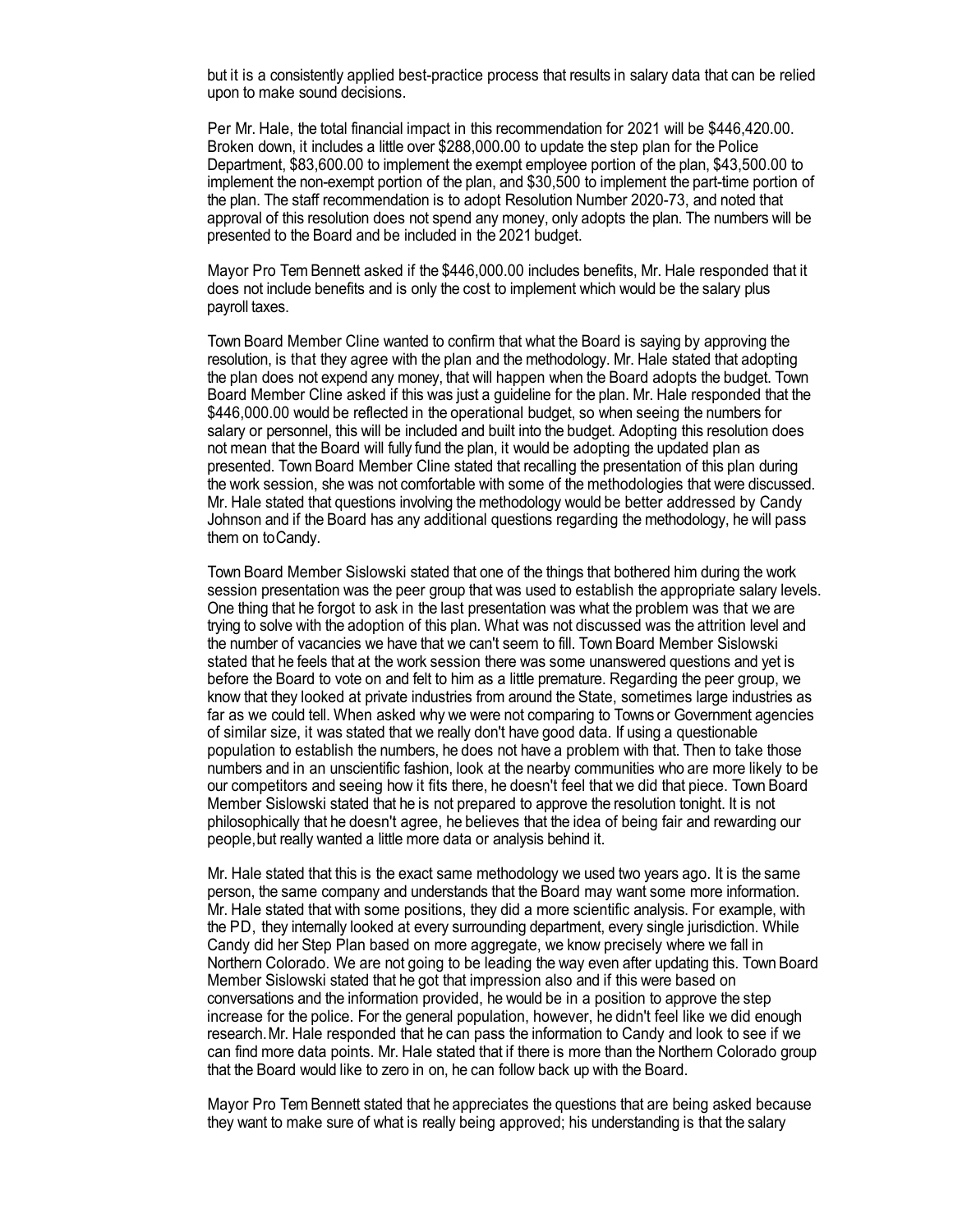study is being approved, not necessarily approving the implementation for the budget. Mayor Pro Tem Bennett stated that he does not believe that we are overpaying staff. This is the third salary survey he has been a part of and thinks we are probably still in the middle of the pack. When you take a job, it is not just the salary but who you are working with, benefits, and other things. Mayor Pro Tem Bennett stated that he is comfortable with this study, but wants to know if several more Board Members have questions or want further information and what is the timing for needing to approve this in order to keep on time with the budget. Mr. Hale responded that there will be an operational budget meeting October 24th and it is his hope to have this adopted prior to presenting the operational budget to the Board; however, with the number of questions, he believes that it can be tabled this evening in order to get more information and bring it back to the Board in two weeks at the first meeting in October. Mayor Pro Tem Bennett stated that he is comfortable with it, but knows that some of the others may not be and suggests that the Board Members submit written questions and bring it back in two weeks after obtaining more information to make everyone comfortable with the study.

Mayor Rennemeyer stated that to bring some history in, this resolution approves the methodology of the plan and remembers when the step plan was completely implemented for the first time three years ago with a previous Town Board and Town Manager and they didn't have anything like this up until that point. Because of that, the whole initiative was on retaining the officers. What was not realized at that time is that we were starting lower than we probably should have been and because it was a big ask due to not having anything in place, that is why we are in the predicament that we are in now. Based upon the methodology of how we got to the numbers of what would be included in the 2021 budget assuming that this step plan is implemented, it is going to put us not necessarily at the top or even in the middle of the pack. It is making us more competitive than we are now and speaking for himself and his tenure that he doesn't like hearing about officers that would be a part of the step plan having turnover.

Turnover in that position in your community is not a good thing when it comes to response times for safety, as well as overall morale of the people we trust to keep us safe in the community. Mayor Rennemeyer stated that he is in support of the resolution and knows that this is the first look for some Board Members but knowing what is going into it and in support of it but agrees that more information should be obtained.

Town Board Member Cline stated that she believes that the research and methodology used for the officer portion of this was well done and doesn't have a problem adopting that portion of the plan, but wants to know if they can break out the different portions of the survey and approve the police step plan and leave the other items for further discussion, she would be in favor.

Town Board Member Tallon asked that if more information could be obtained in the next two weeks, would they be able to discuss this further in an upcoming work session. Mr. Hale responded that he would take any questions or comments to Candy Johnson and bring back any responses to an evening presentation with a memo addressing those things and ask Ms. Johnson to come back in and clarify any other questions the Board may have. Town Board Member Tallon stated that he understands the methodology and what needs to be added to retain people and does not have a problem approving the resolution.

Town Board Member Wilson stated that it is a big number and is a little odd to have the number in there but saying they are not really approving that number so it seems like they are doing things out of order. Mr. Hale stated that he wanted the Board to understand the cost of implementation, but also to let the Board know that it's not a done deal and people do not get a raise tomorrow once this is done. Town Board Member Wilson stated that he thinks that the one piece that is missing for him is the attrition. He is okay with what is presented in the resolution but would like the answer to what problem this solves. Mr. Hale responded that part of this is retention and part of it is recruitment and it is not just how many people that have left that say pay is a reason for leaving, but also the people that you don't attract. Mr. Hale stated that he thinks the Town has a big vision and thinks big and wants great things to happen and you don't do that with the C team. You really want to attract the best, brightest and bring them in. Town Board Member Wilson stated that what they are all trying to get to is the same point of getting the best talent and retaining that talent so the things they want to accomplish can be done and believes it is a great plan. As far as the resolution, he is okay with it especially on the police side.

Town Board Member Sislowski stated that when he commented earlier that he wanted to see not only the attrition, but also whether we have a vacancy that we are having trouble filling with the people we really like. Mr. Hale responded that there have been times in the past where we couldn't get our top or even second choice, however the ones who have filled the position have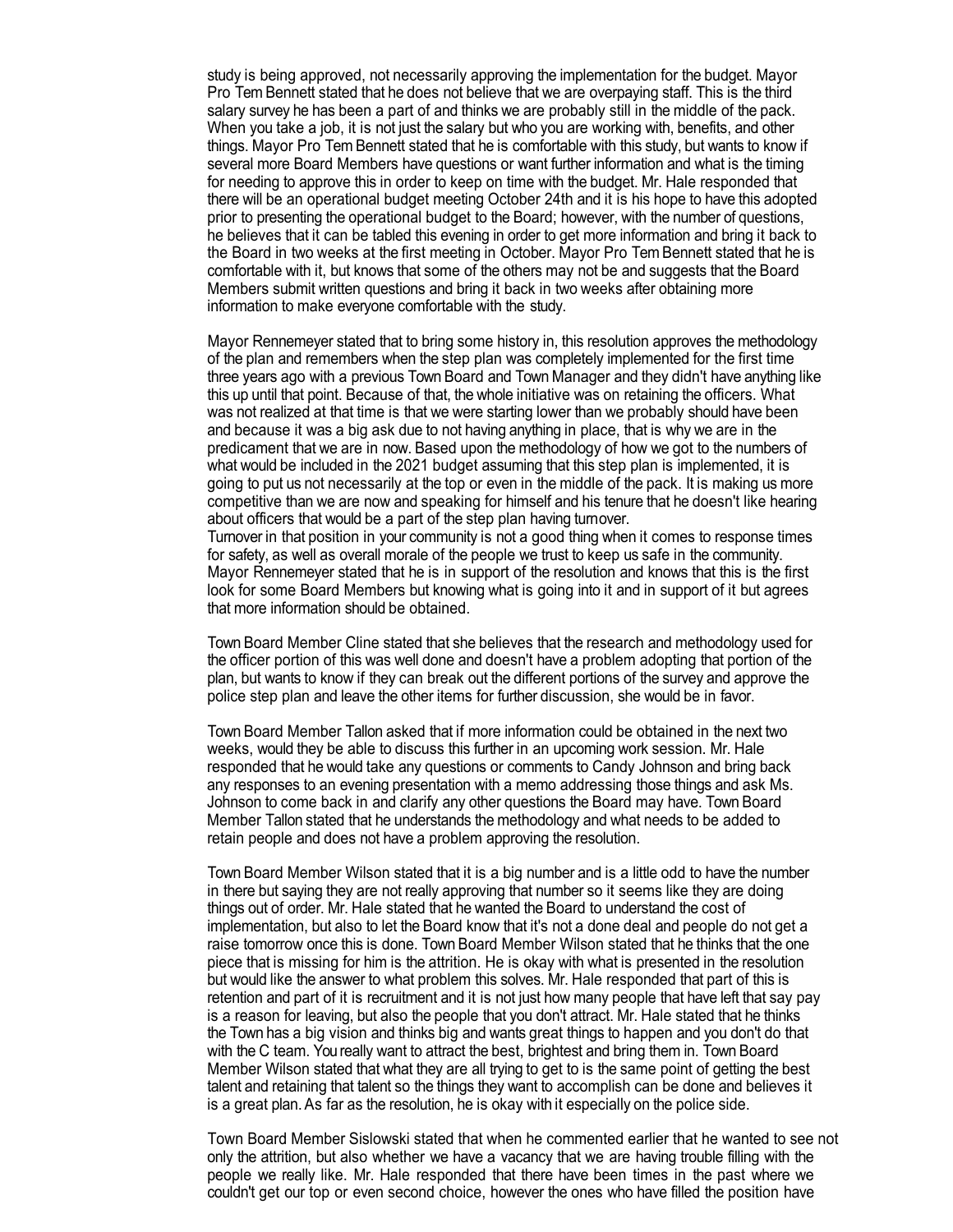been great.

Something that we have not previously had which we have now is a hiring philosophy where they put out a range and maybe not hire at minimum if they have the qualifications but have a hard stop where they won't go above.

Mayor Rennemeyer stated that he believes three years ago, we were having a recruitment issue in the PD and struggled to get positions filled. There were more vacancies than people applying for them, which is what led the Board to the salary survey and step plan.

Town Board Member Charpentier asked once implemented, where does it put us compared to other municipalities, and stated that he didn't see anything in the plan that related to CPI. Mr. Hale responded that part of the reason that we go through this survey every couple of years is so you are keeping up with inflation and the market. Under the methodology for the exempt employee, there is not an increase over two percent due to financial concerns to keep things affordable. As far as where we are as a pay group, larger areas we are not able to keep up with, and are seeing smaller agencies that are directly recruiting our employees and giving them a pay bump. This survey is done every two years and will be back in another two years in an effort to be a little more competitive than we currently are. Mayor Rennemeyer pointed out that three years ago when the Board implemented the last plan, they also didn't have some of the ranks in the PD such as the rank of Commander in an effort to make them more competitive with surrounding communities. This makes us more competitive but doesn't believe it makes us completely competitive but gives us a bump so that we are more competitive than we are now.

Mayor Pro Tem Bennett shared that he has been able to see some of the vacancies other than Police in other communities that are the same or smaller sizes than Windsor and those were all paying more than Windsor does.

Town Board Member Charpentier stated that loss of employees is deadly to the Town and even more costly and wanted to know if we even had enough money in the plan. Mr. Hale responded that in an effort to be fiscally conservative, this is not a Cadillac plan but what we can really afford.

Town Board Member Wilson stated that we don't want to fall further behind and that if we are in the middle of the pack, we want to go forward not back. He also inquired that if the Town doesn't take action now, where will we be two years from now? Mr. Hale responded that we should look at this from a maintenance standpoint where we try to incrementally keep up and address some of these issues.

Town Board Member Sislowski stated that around a year ago, the Board looked at the benefit packages and all of the data presented was comparable and felt more real to see what neighboring communities are offering in comparison to where we are. If felt more real to look at that data and say where do we want to be at, we don't have that here and that is why there is a struggle with the methodology. We would like more local data used.

Mayor Pro Tem Bennett stated that we have talked a lot about Police which is really appreciated, but all employees are important to the Town. Mayor Pro Tem Bennett asked if it would be realistic if Board Member still have questions, if they could submit those in writing and forward them to Candy Johnson who would in turn give a written response within two weeks? Mr. Hale responded that she has always been highly responsive but doesn't know what her schedule is right now, so if there are questions to send them in sooner than later.

Mayor Rennemeyer stated that he is trying to gauge from seven different people where the Board stands. There are several people saying they are okay with the methodology which is what is being approved and is trying to see if the Board wants to get the questions answered and bring it back in a couple of weeks.

Mr. McCargar stated that the pay study also picks up pay inequities that will help align us with where we need to be legally after the first of the year under the equal pay act that will take effect. This study and the pay plan that is implemented through this study will help us comply with that. Tonight procedurally, the way to handle this is to entertain a motion to postpone to a certain date. Take a vote on the postponement; if it passes, it will be postponed. If it doesn't, then call the question on the measure before the Board and take avote.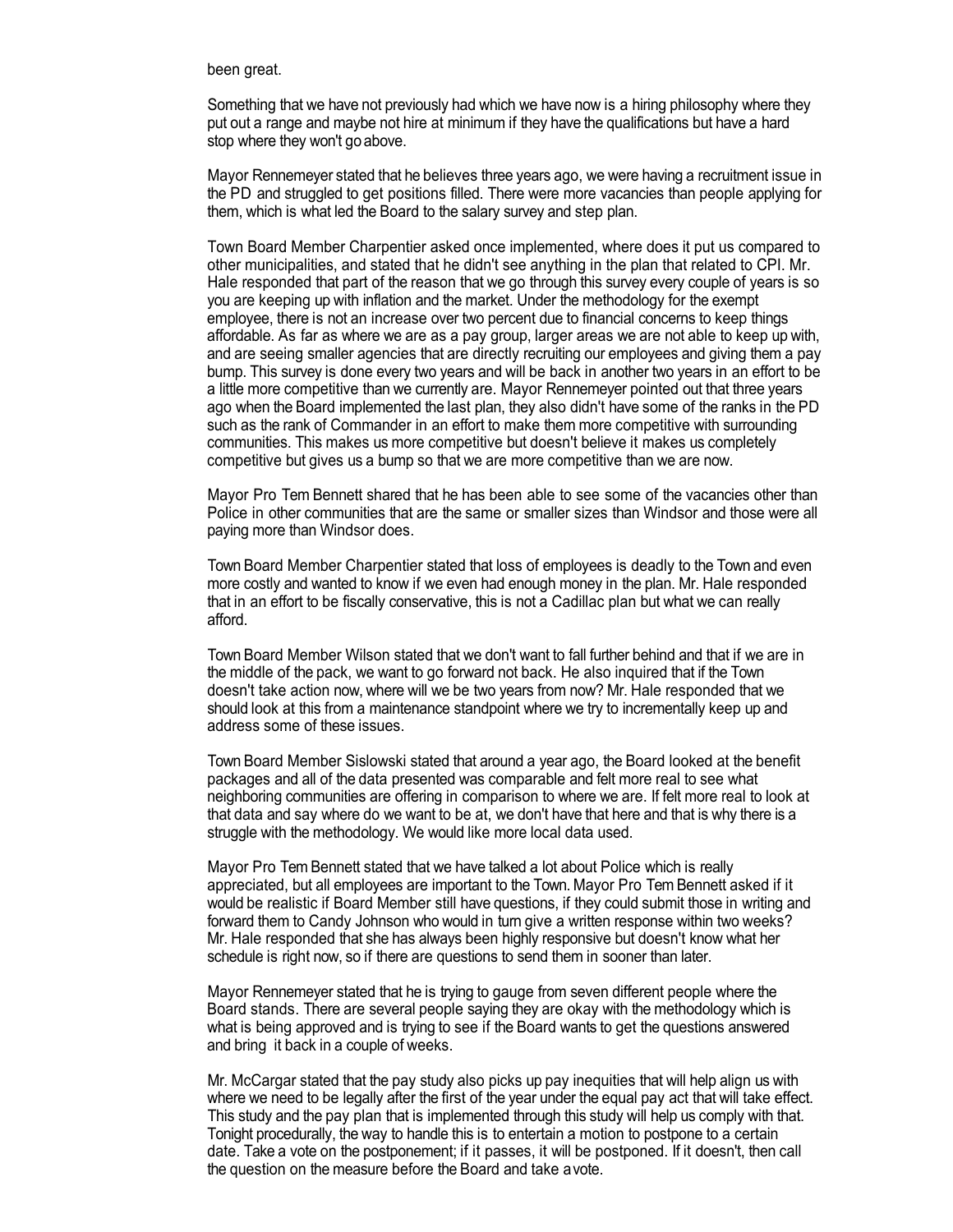**Board MemberCline movedtopostpone the approvalof Resolution No. 2020-73 tothe October 12, 2020 meeting, Town Board Member Sislowski seconded the motion. Roll call on the vote resulted as follows; Yeas - Bennett, Cline, Sislowski; Nays - Charpentier,Rennemeyer,Tallon,Wilson; MotionFailed.**

**MayorProTemBennettmovedtoapproveResolutionNo.2020-73,TownBoard MemberTallonsecondedthemotion. Roll callon the vote resultedas follows; Yeas-Bennett,Charpentier,Rennemeyer,Tallon,Wilson; Nays - Cline,Sislowski; Motion Passed.**

3. Ordinance No. 2020-1615 - An Ordinance Designating the Halfway Homestead as a Local Historic Landmark- Jacoby Farm Subdivision 2nd Filing Tract G - Laura Browarny, Town of Windsor, Applicant

Ms. Laura Browarny, Culture Supervisor with the Parks, Recreation, and Culture Department, has submitted a nomination on behalf of the Town of Windsor to designate the Halfway Homestead Site as a historic landmark. Located at 33327 Weld County Road 15, the site contains the Halfway House (built 1873) and Dickey Farmhouse (built 1907) farmhouse and has significance for its connection to the Overland Trail. The trail passed very near or may have run directly through the site and the site was used by pioneers traveling across the country, stage coaches carrying US mail stopped at the site, and the area later become part of one of the most prominent farms in the Windsorarea.

#### **Criteria for Designation:**

Proposed Landmarks must be at least fifty (50) years old and meet one (1) or more of the criteria for architectural, social, or geographical/environmental significance hereinafter described. A landmark could be exempt from the age standard if it is found to be exceptionally important in other significant criteria.

#### *Architectural*

**a. Exemplifiesspecificelementsofanarchitecturalstyleorperiod.**

Staff Comment: N/A

**b. Exampleofthework of an architector builderwhois recognizedfor expertise nationallystatewide,regionallyorlocally.**

Staff Comment: N/A

#### **c. Demonstratessuperiorcraftsmanshiporhighartisticvalue.**

Staff Comment: N/A

**d. Representsaninnovationinconstruction,materialsordesign.**

Staff Comment: N/A

## **e. Patternor groupingof elements representingatleastone (1)ofthe above criteria.**

Staff Comment: N/A

## **f. Significant historicremodel.**

Staff Comment: N/A

#### *Social*

## **a. Siteofhistoricaleventthathadan effectuponsociety.**

Staff Comment: The site is linked to the Overland Trail and settlement of the west by European-Americans.

**b. Exemplifiescultural,political,economicorsocialheritageofthecommunity.**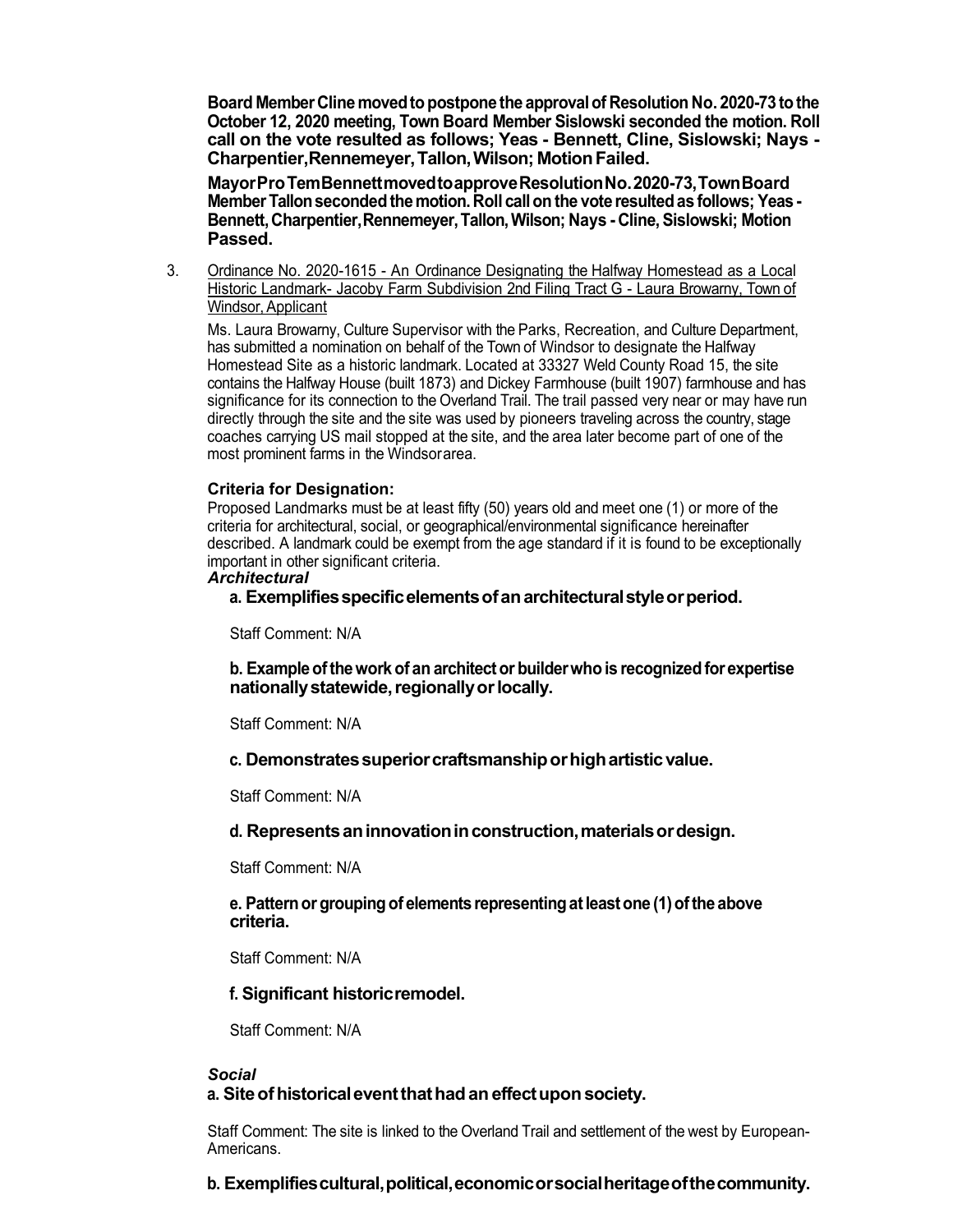Staff Comment: The site exemplifies Windsor's cultural, economic and social heritage for its role serving travelers on the Overland Trail and westward expansion and its role as one of the earliest and largest area farms, reflecting Windsor's and agricultural heritage.

## **c. Anassociationwithanotablepersonortheworkofanotableperson.**

Staff Comment: n/a

## *Geographic/Environmental a. Enhances sense of identity of the community.*

*Staff Comment: The homestead enhances sense of identity in the community due to its ties to early pioneers, early agricultural development of Windsor, and the prominent families who resided there.*

#### *b. An establishedandfamiliarnaturalsettingorvisualfeatureofthe community.*

#### *Staff Comment: N/A*

**The physicalintegrityoftheproposedlandmarkswillalsobe evaluatedusingthe followingcriteria(apropertyneednotmeetallofthefollowingcriteria): a. Shows character,interestor valueas partofthedevelopment,heritageor cultural characteristicsofthecommunity,region,Stateornation.**

Staff Comment: The site is associated with development and heritage of the Windsor community and western United States as outlined in sections above.

#### **b. Retainsoriginaldesignfeatures,materialsand/orcharacter.**

Staff Comment: n/a

#### **c. Originallocationorsamehistoriccontextafterhavingbeingmoved.**

Staff Comment: n/a

## **d. Hasbeenaccuratelyreconstructedorrestoredbasedondocumentation.**

Staff Comment: n/a

## **Notifications**

Notifications for this public hearing and the Historic Preservation Commission public hearing were as follows:

- August 28, 2020 public notice published on Town website
- June 30,  $2020 -$  sign posted on site
- August 28, 2020 display ad published in the newspaper

Per Mr. Hornbeck, this is the second reading of the Halfway Homestead Local Historic Landmark designating. The ordinance is unchanged from the first reading.

Mayor Rennemeyer opened the meeting up for public comment, to which there was none.

**TownBoardMemberSislowskimovedtoapproveOrdinanceNo.2020-1615as presented,TownBoard MemberWilsonsecondedthemotion.Roll callon the vote resulted as follows; Yeas - Bennett, Charpentier, Cline, Rennemeyer, Sislowski, Tallon, Wilson; MotionPassed.**

4. Ordinance No. 2020-1616 - An Ordinance Designating the Dickey Farmhouse as a Local Historic Landmark- Jacoby Farm Subdivision 2nd Filing Tract G - Laura Browarny, Town of Windsor,Applicant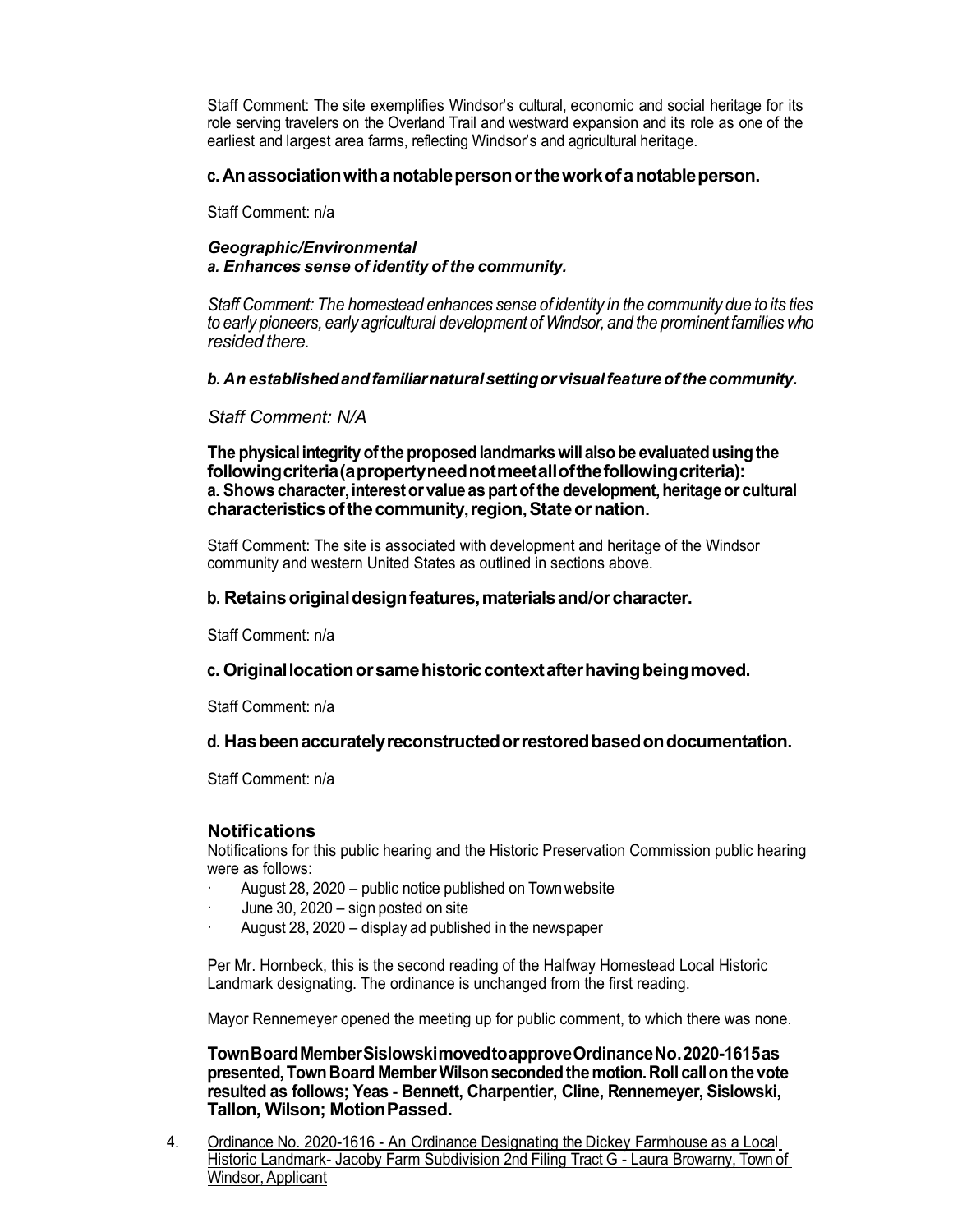Ms. Laura Browarny, Culture Supervisor with the Parks, Recreation, and Culture Department, has submitted a nomination on behalf of the Town of Windsor to designate the Dickey Farmhouse as a historic landmark. Located at 33327 Weld County Road 15, the farmhouse was originally built in 1907 by Robert S. Dickey.

#### **Criteria for Designation:**

Proposed Landmarks must be at least fifty (50) years old and meet one (1) or more of the criteria for architectural, social, or geographical/environmental significance hereinafter described. A landmark could be exempt from the age standard if it is found to be exceptionally important in other significant criteria.

#### **Architectural**

a. Exemplifies specific elements of an architectural style or period.

Staff Comment: The Farmhouse is unique to Windsor in that it combines elements from many of the popular styles of the time. The house incorporates elements from the common German-Russian four-square house seen in Windsor's early days, Victorian design motifs, and elements of ranch/bungalow styles. The house itself is a one and a half stories, given more prominence to the building but adding little usable space.

b. Example of the work of an architect or builder who is recognized for expertise nationally, statewide, regionally or locally. Staff Comment: N/A

c. Demonstrates superior craftsmanship or high artistic value. Staff Comment: The farmhouse demonstrates superior craftsmanship in its combination of styles outlined above. Newspaper articles from the time describe the building as "fine", "pretty", and "modern", indicating superior craftsmanship. The house includes embellished forms of Victorian motifs, with a gingerbread dormer and ornate front porch.

d. Represents an innovation in construction, materials or design. Staff Comment: N/A

e. Pattern or grouping of elements representing at least one (1) of the above criteria. Staff Comment: N/A

f. Significant historic remodel. Staff Comment: N/A **Social** a. Site of historical event that had an effect upon society. Staff Comment: N/A

b. Exemplifies cultural, political, economic or social heritage of the community. Staff Comment:

The Farmhouse exemplifies Windsor's cultural, economic and social heritage as an agricultural community. The Farmhouse was part of one of the earliest and largest farms in Windsor, known as the Home Farm and was an important gathering place in the community. The farmhouse hosted Chautauqua meetings, held meetings of prominent area businessman, and served as a place for community gatherings and parties.

c. An association with a notable person or the work of a notable person. Staff Comment:

Robert S. Dickey was a prominent member of the Windsor Community. He operated one of the early stores in Windsor, the Weller-Cobbs Merchandise Company, served as president of the Farmers State Bank, director of a church choir, was a farmer operating over 400 acres of land, one of the first teachers in Windsor and later became the Superintendent of Schools.

Jacob Henry Jacoby, Sr. immigrated to Windsor in 1910 with his family. He worked for a time at the Great Western Sugar Company mill in Windsor, as did many other Volga Germans, and the Jacoby family was one of the immigrant families that the Dickey family hired to help them farm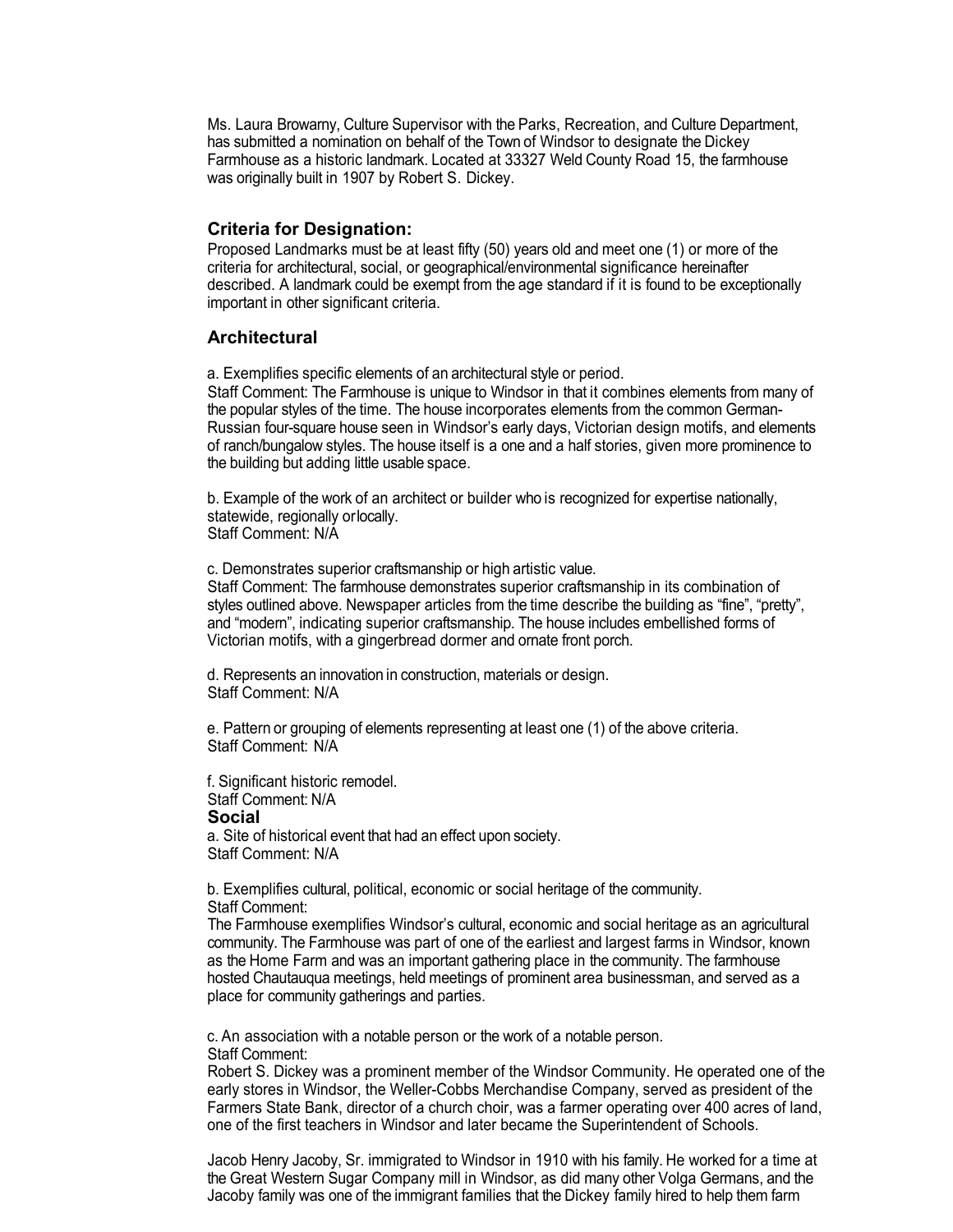their land. Germans from Russia, or Volga Germans, originally came from Germany. During the eighteenth century, Catherine the Great and her grandson, Alexander I, invited Germans to settle rich farm lands along Russia's Volga River. Political turmoil in Russia at the end of the nineteenth century motivated thousands of Volga Germans to immigrate to the United States, where they settled on the plains of Kansas, Colorado, andthe Dakotas.

## **Geographic/Environmental**

a. Enhances sense of identity ofthe community.

Staff Comment: The Farmhouse enhances sense of identity in the community due to its ties to the early agricultural development of Windsor and the prominent families who resided there.

b. An established and familiar natural setting or visual feature of the community. Staff Comment: N/A

## **Physical Integrity**

The physical integrity of the proposed landmarks will also be evaluated using the following criteria (a property need not meet all of the following criteria):

a. Shows character, interest or value as part of the development, heritage or cultural characteristics of the community, region, State ornation.

Staff Comment: The Farmhouse is directly associated with development and heritage of the Windsor community, as outlined in sections above.

b. Retains original design features, materials and/or character.

Staff Comment: The structure has retained many original design features and materials. Some original materials have been covered; however, removal of non-contributing materials will reveal the original character of the building.

c. Original location or same historic context after having being moved.

Staff Comment: The Farmhouse is in its original location.

d. Has been accurately reconstructed or restored based on documentation.

Staff Comment: This section is not applicable at present. Work may be needed to restore the structure and will need to be done following the Secretary of Interiors Standards.

## **Notifications**

Notifications for this public hearing and the Historic Preservation Commission public hearing were as follows:

- August 28, 2020 public notice published on Townwebsite
- June 30, 2020 sign posted on site
- August 28, 2020 display ad published in the newspaper

Per Mr. Hornbeck, this is the second reading of the Dickey Farmhouse Local Historic Landmark designating. The ordinance is unchanged from the first reading.

Mayor Rennemeyer opened the meeting up for public comment, to which there was none.

#### **TownBoard MemberTallonmovedtoapprove Ordinance No. 2020-1616as presented, TownBoardMemberWilsonsecondedthemotion.Rollcallonthevoteresultedas follows;Yeas-Bennett,Charpentier,Cline,Rennemeyer,Sislowski,Tallon, Wilson; Motion Passed.**

#### D. COMMUNICATIONS

1. Communications from TownAttorney

Per Mr. McCargar, there are three executive sessions on the agenda and reminded the Board that whomever moves to go into the executive sessions needs to read the complete title of each one.

2. Communications from TownStaff

Per Mr. Thornhill, Northern Water and the Bureau of Rec have to perform some required annual maintenance and rehabilitation work on the Soldier Canyon Outlet Dam. The project is expected to last between forty-five to sixty days. During that time, the outlet will not be able to deliver water from Horsetooth Reservoir to the Fort Collins water treatment plant, but also the Soldier Canyon water treatment plant which has two of Windsor's water service providers. While that work is being done, all the water supplies that they would be taking into those plants have to come from Poudre River. They have pre-staged water up in the high mountain reservoirs with agreements with other entities to store water for those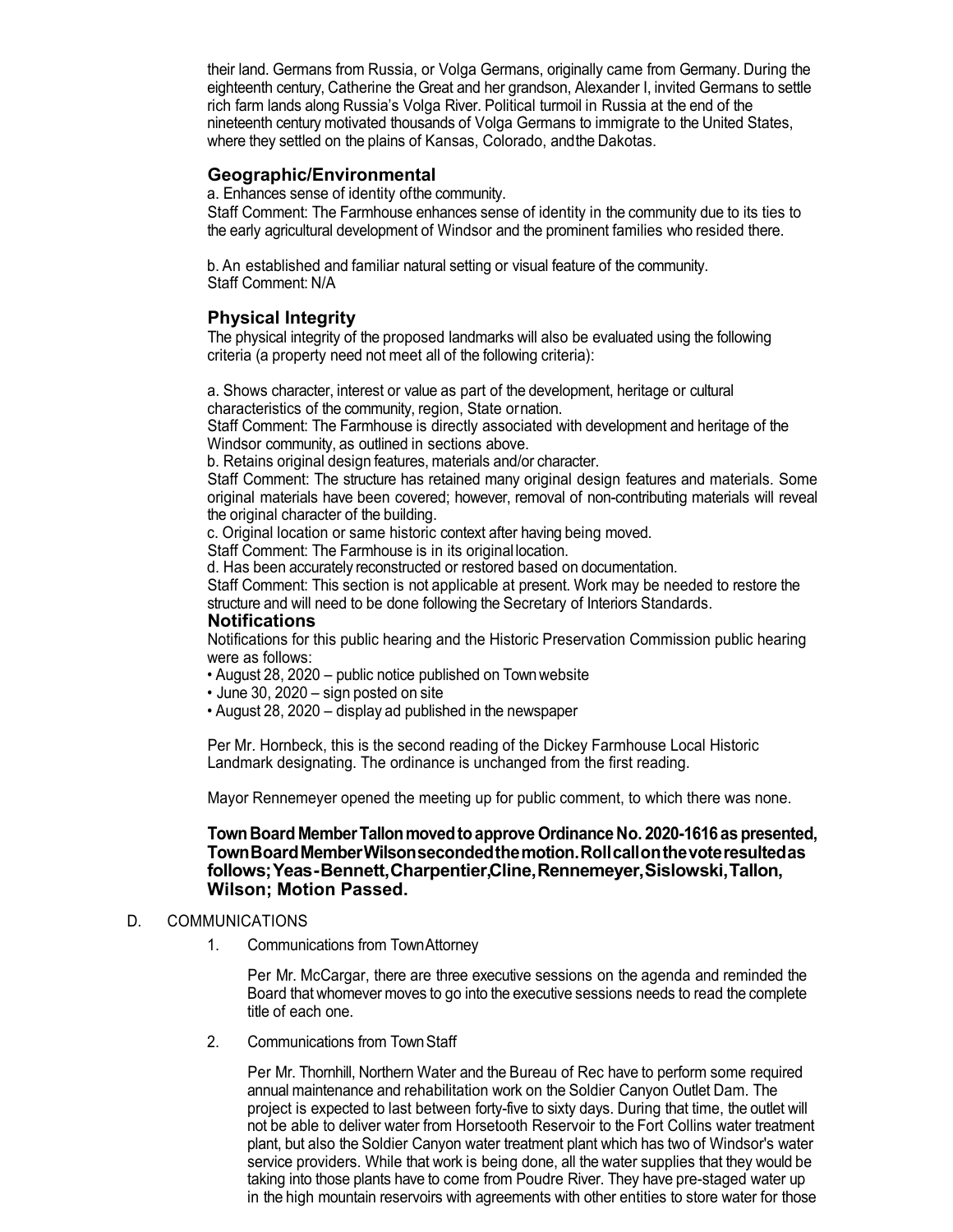forty-five to sixty days. Since there is a wildfire happening in that area, there is some concern that the river can be contaminated so they have a back-up plan to pump water out of Horsetooth into some other canals and then take those into the treatment plants. If both of those plans fail, we will use emergency connectors with other providers such as the City of Greeley or City of Loveland. The districts are asking customers to restrict water use starting the beginning of October, so staff is asking the Town of Windsor residents to voluntarily restrict water usage starting October 1st for the duration of the maintenance project. Mayor Rennemeyer asked if there are any water sheds being affected by the Cameron Peak wildfire, Mr. Thornhill responded there arethree.

Per Mr. Moyer, in the packet is the August financial report. A couple points, on page one of the report; the three major tax categories so far are making the budget benchmarks. The end of August, we like to have sixty-seven percent collections which we have despite the pandemic. The other concern is with property taxes for this year. Usually we collect by this time close to one-hundred percent of our budget. This year we are down at eighty-five percent through August. Speaking with the Weld County Assessor, they have some agreements with people for some tax deferments or extended time to pay. They expect to collect ninety-five percent of the taxes by October. Usually by now, we have a much better feel on property taxes for the next year, the assessors were given an extended time to notify us of what our assess valuation will be that we base our taxes on for next year. Weld County met the original deadline of August 25th with the understanding that it will get more official in October and then before we have to officially set our mill levy. The online sales tax has helped the Town weather a lot of the pandemic. Building permits in July spiked which helped to weather the storm as far as clearing the benchmarks for revenue collections. Town Board Member Sislowski stated that in looking at the report, page 46 in the packet is the division operating expense through August, expecting that everything would be around sixty-seven percent given the month. Noticing that Economic Development was above as was Parks. This was surprising because Parks didn't do a lot of stuff that would normally do and are at seventy-five percent of budget. Mr. Moyer responded that in beginning of a regular year, Parks and outdoor things are generally way behind, then ramps up during the summer. It should come back within the rest of the budget range as the year moves on. Town Board Member Wilson stated that he would have never guessed that the numbers would be this positive a few months ago and all in all is good news.

- a. Finance Report August2020
- b. Windsor Police Department August 2020 StatisticalReport
- 3. Communications from TownManager

Per Mr. Hale, this Thursday, October 1st will be a retirement party for Terry Walker from 1:00 p.m. to 4:00 p.m. on the second floor. This is not a three-hour long party, but more of a come and go stop by as you are able.

4. Communications from TownBoard

Per Mayor Pro Tem Bennett, last Friday morning, Mayor Rennemeyer, Mayor Pro Tem Bennett, and Economic Development Director Stacy Miller attended the Regional Tourism Authority meeting. The objective was to see if there could be a substitution for the PeliGrande project that was not feasible as some other communities have done. For some reasons, Windsor could not substitute the project. The other objective of the meeting was to help Loveland with some financing issues. Windsor has no project but is still a part ofthe RTA.

Mayor Rennemeyer reminded the residents of Windsor that this Friday and Saturday is the annual fall clean-up for Windsor utility customers. Residents will need to have a voucher to participate. The clean-up will be held from 9:00 a.m. to 3:00 p.m. at the Public Services facility located at 922 N. 15th Street. This is designed as a place to bring house waste and organic yard materials. Mr. Hale stated that the vouchers were included in the last newsletter that talked about theevent.